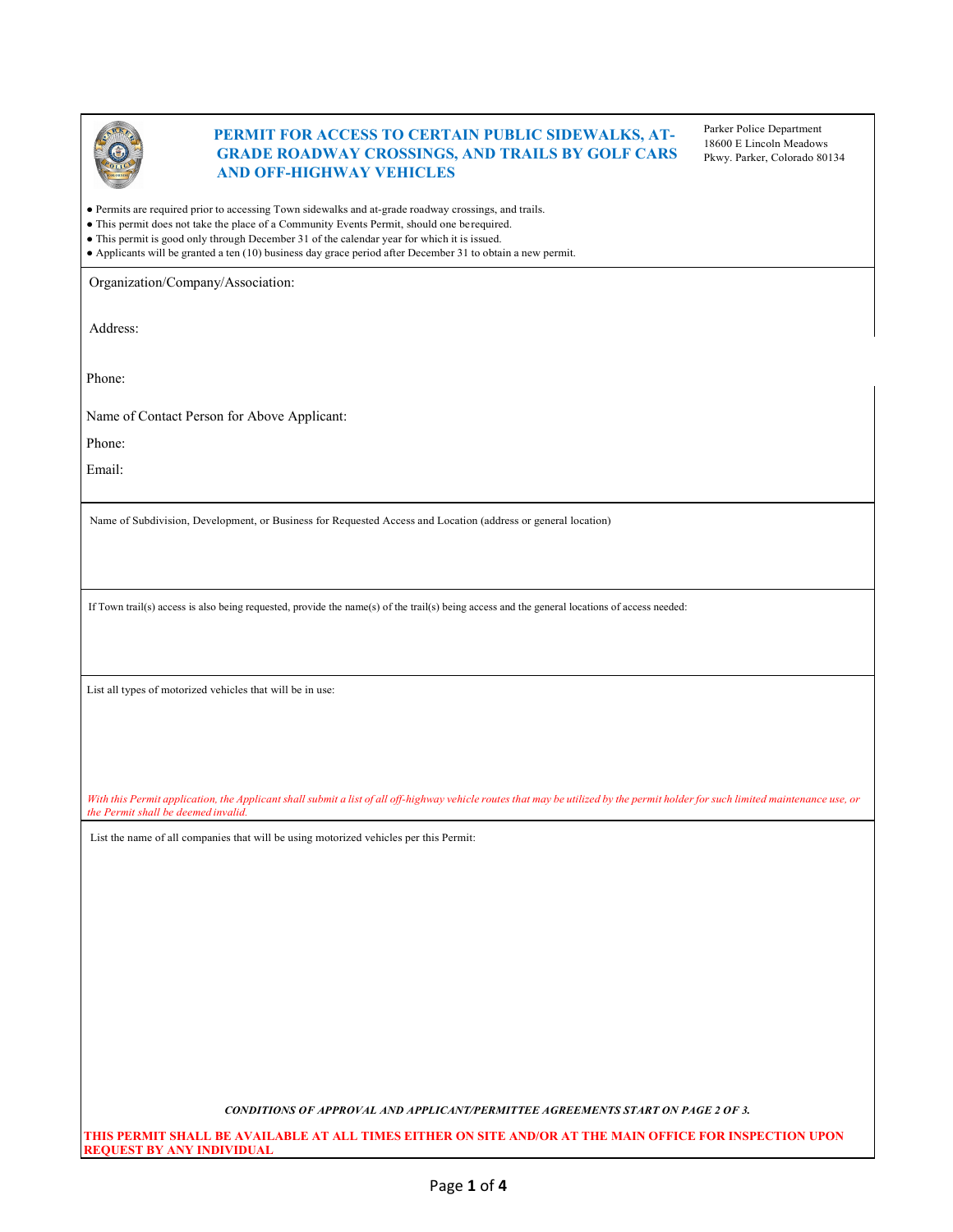## **The Applicant/Permittee agrees to fully comply and require all employees, agents, and/or contractors to comply with the below:**

**Insurance Requirements**

- 1. This Permit authorizes the use of off road vehicles and golf cars along certain Town sidewalks, at-grade roadway crossings, and trails only for the applicant, their employees, agents, and contractors. Transfer ofthis agreement is not allowed.
- 2. This Permit authorizes use of these vehicles on certain Town property only for the purpose of performing maintenance activities, repairing or patrolling the property. Per Town of Parker Resolution or Ordinance, certain types of vehicles may be limited in the types of activities they can perform.
- 3. All vehicles in use subject to this Permit must be identifiable as a work vehicle.
- 4. Do not exceed a 15mph speed limit.
- 5. Use of any golf cars or off-highway vehicles authorized under this Permit for recreational activity is strictly prohibited.
- 6. To notify the Town of Parker (Town) of any activities that would be outside of the agreed upon access or usage, and to obtain additional permits or proper approvals for the same.
- 7. The Town reserves the right to adjust the access granted in this Permit, for safety purposes, uponnotice.
- 8. The applicant agrees they are responsible for the behavior of all individuals engaged in authorized activities under this Permit. Upon learning of any activities deemed unsafe or behavior deemed inappropriate by the Town, the applicant will be notified to discontinue such activity immediately, or the Permit may be revoked.
- 9. To collect and remove all trash, litter, debris, etc. from the areas covered by this permit following eachuse.
- 10. All non-involved areas surrounding the permitted areas shall be kept unobstructed by any individual actingpursuant to this Permit and will not be used for any purpose other than as authorized herein.
- 11. Not to access any Town property if there is a danger that it will be damaged by that access.
- 12. The applicant will be responsible for the repair and/or cost to repair any damage caused to Town property as the result of access under this Permit.
- 13. Equipment and furnishings in the permitted areas shall not be removed from the premises for any reason.
- 14. The Town of Parker reserves the right to employ security measures as the Town deems appropriate for the permitted access, at the Applicant's/Permittee's expense. Parker Police officers are available to contract through the Parker Police Department, and can be reached at (303) 841-9800.
- 15. The Town reserves the right upon notice, to require staffto be on duty when the Applicant/Permittee is on/near Town property. There will be a fee assessed if Town staff is required.
- 16. The Town of Parker is not responsible for any belongings of persons using the access Town property. Any property left in/nearthe permitted areas by the Applicant/Permittee shall, after a period of fourteen (14) days, be deemed abandoned and become the property of the Town of Parker. The Town shall not be liable for any loss or damage to such property.
- 17. To follow proper procedures and licensing ordinance for any access pursuant to another Permit, Resolution, or Ordinance.
- 18. That during the permitted access to Town property, Applicant/Permittee will not exclude anyone from participation in, deny anyone the benefits of, the use of Town property. Nor will the Applicant/Permittee otherwise subject anyone to discrimination because of the person's race, color, national origin, or any protected class status.
- **19.** To obey all Town of Parker Municipal Codes (not limited to): 12.02.200 Unlawful consumption of alcohol beverages; 12.02.040- 12.02.060 Vandalism, litter and glass containers prohibited; 12.02.190 Speed limit on all trails is **fifteen (15) m.p.h.**
- 20. To adhere to the Etiquette and Safety requirements when on the Town's trail system: (a) motorized vehicles yield to ALL other users; (b) motorized vehicles pull off Town property when possible to allow other users to pass; (c) announce or alert when you are planning to pass (However, when approaching an equestrian, use a calm voice for warning, and not cells or horns that may frighten horses)

A. The Applicant agrees to procure and maintain, during the life of this Permit, a policy or policies of insurance against all liability, claims, demands and other obligations assumed by any permittee under this Permit. Such insurance shall be in addition to any other insurance requirements imposed by this Permit or by law. The Applicant shall not be relieved of any liability, claims, demands or other obligations assumed, by reason of its failure to procure or maintain insurance, or by reason of its failure to procure or maintain, during the life of this Permit, insurance in sufficient amounts, durations or types.

B. The Applicant shall procure and maintain, during the life of this Permit, for itself and any employee, agent, contractor, subcontractor, or the like, the minimum insurance coverages listed below. Such coverages shall be procured and maintained with forms and insurers acceptable to the Town. All coverages shall be continuously maintained to cover all liability, claims, demands and other obligations assumed by the Applicant or anyone acting under this Permit. In the case of a claims-made policy, the necessary retroactive dates and extended reporting periods shall be procured to maintain such continuous coverage.

> i. Commercial General Liability Insurance to be written with a limit of liability of not less than One Million Dollars (\$1,000,000) for all damages arising out of bodily injury, personal injury (including coverage for employee and contractual acts), including death, at any time resulting therefrom, arising out of any one occurrence, and not less than Two Million Dollars (\$2,000,000) general aggregate for all damages arising out of bodily injury, including death, at any time resulting therefrom, during the policy period. This policy shall also include coverage for blanket contractual and independent contractor risks.

> ii. The limits of Commercial General Liability Insurance for broadform property damage (including products and completed operations) shall be not less than One Million Dollars (\$1,000,000) for all damages arising out of injury to or destruction of property in any one occurrence, and not less than Two Million Dollars (\$2,000,000) for all damages arising out of injury to or destruction of property, including the Town's property during the policy period. The policy shall contain a severability of interests provision.

> iii. The policy required by Paragraph ii. above shall be endorsed to include the Town, its officers, employees and Contractors as additional insureds. Every policy required above shall be primary insurance, and any insurance carried by the Town, its officers, its employees or its Contractors shall be excess and not contributory insurance to that provided by the Applicant. No additional insured endorsement to the policy required by Paragraph ii. above shall contain any exclusion for bodily injury or property damage arising from completed operations. Applicant shall be solely responsible for any deductible losses under any policy required above.

> iv. The certificate of insurance provided by the Applicant shall be completed by the Applicant's insurance agent as evidence that policies providing the required coverages, conditions and minimum limits are in full force and effect, **and shall be reviewed and approved by the Town prior to commencement of the Permit.** No other form of certificate shall be used. The certificate shall identify this Agreement and the coverages afforded under the policies. **The certificate of insurance must be on file with the Town prior to commencement of the Agreement** The completed certificate of insurance shall be sent to:

> > Town of Parker Attn: Risk Manager 20120 East Mainstreet Parker, Colorado 80138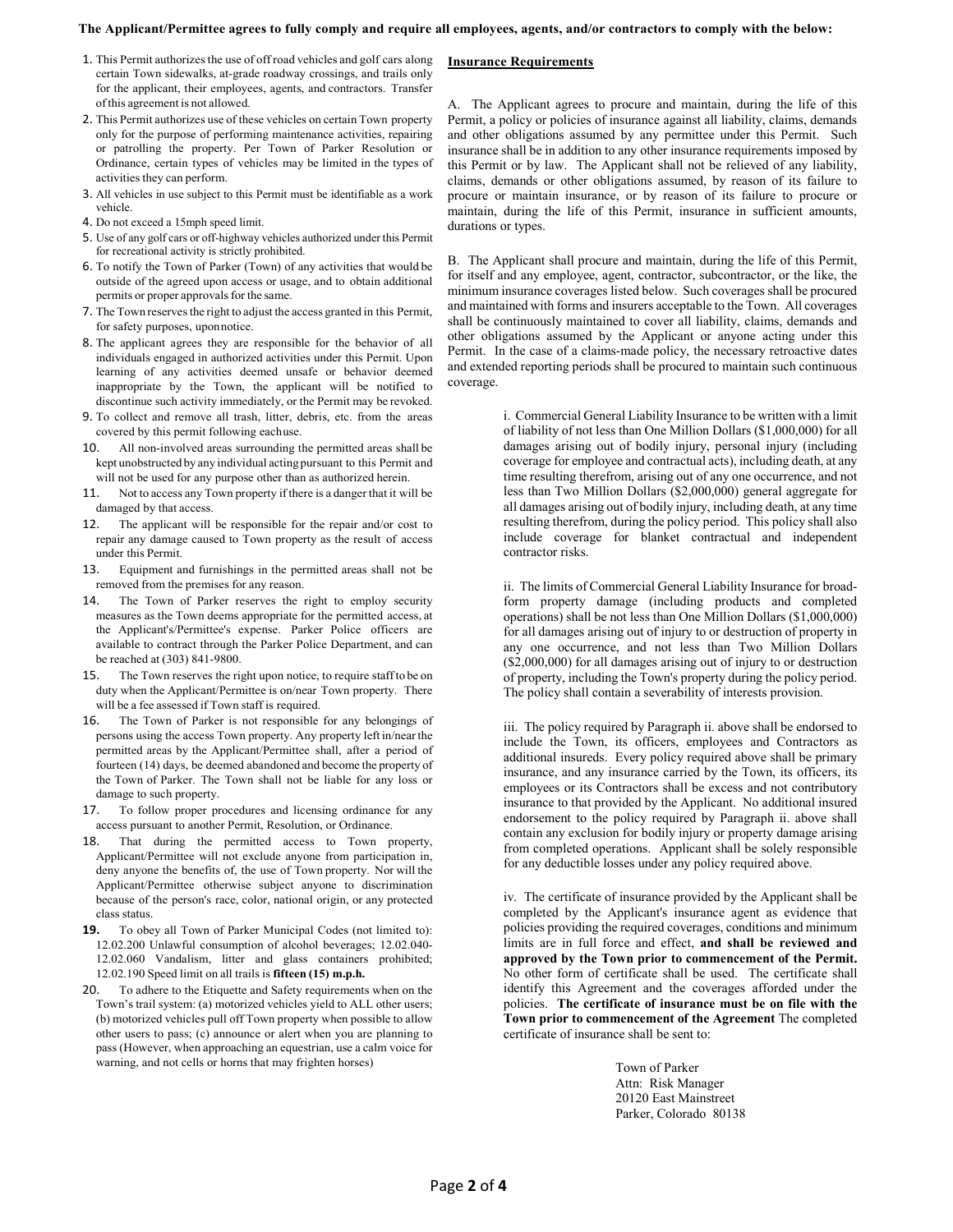v. It is the affirmative obligation of the Applicant to notify the Town's Risk Manager, as provided in this Permit, including emailing (sbedard@parkeronline.org) or faxing (303-841-4814) a copy of the notice to the Risk Manager, within two (2) business days of the cancellation or substantive change to any insurance policy required under this Permit, and failure to do so shall constitute a breach of this Permit.

vi. Failure on the part of the Applicant to procure or maintain policies providing the required coverages, conditions and minimum limits shall constitute a material breach of Permit upon which the Town may immediately terminate this Permit or, at its discretion, the Town may procure or renew any such policy or any extended reporting period thereto and may pay any and all premiums in connection therewith, and all monies so paid by the Town shall be repaid by the Applicant to the Town upon demand, or the Town may offset the cost of the premiums against any monies due to Applicant from the Town.

vii. The Town reserves the right to request and receive a certified copy of any policy and any endorsement thereto.

viii. The Applicant understands and agrees that the Town, its officers and employees, are relying on and do not waive or intend to waive by any provision of this Permit the monetary limitations (presently Three Hundred Eighty-Seven Thousand Dollars (\$387,000) for any injury to one person in any single occurrence, and One Million Ninety-Three Thousand Dollars (\$1,093,000) for any injury to two or more persons in any single occurrence; except that, in such instance, no person may recover in excess of Three Hundred Eighty-Seven Thousand Dollars (\$387,000)), which amounts shall be adjusted by an amount reflecting the percentage change over a four-year period in the United States Department of Labor, Bureau of Labor Statistics, Consumer Price Index for Denver-Boulder-Greeley, All Items, All Urban Consumers, or its successor index, or any other rights, immunities and protections provided by the Colorado Governmental Immunity Act, C.R.S. § 24-10-101, *et seq*., as from time to time amended, or otherwise available to the Town, its officers or employees.

**NOTE**: By the Town granting this Permit, for only the purposes authorized herein, and for only calendar year listed and approved herein, Municipal Codes 12.02.030 No trespassing in enclosed or restricted areas, 12.02.100 Motor vehicles prohibited on park lands, and 12.02.110 Illegal parking are temporarily waived for the Applicant/Permittee and their associates/participants.

Any material misrepresentation, as determined by the Town of Parker, whether written or oral, by the Applicant/ Permittee, where the Town relied on such misrepresentation in granting the permit, shall be grounds for the Town's immediate denial, termination or revocation of this permit,

Failure to comply with any of the guidelines set forth on this page may result in being prohibited from accessing any Town of Parker property via Motorized Vehicle under a permit in the future.

## **Cancellations:**

**● The Town reserves the right to cancel this Permit andwithdraw the permission hereby granted for just cause, or failure to comply with the Town's policies or guidelines.**

**● The Town reserves the right to cancel this Permit upon a 48-hour notice to the Applicant/Permittee, or with as much notice as possible in case of an emergency.**